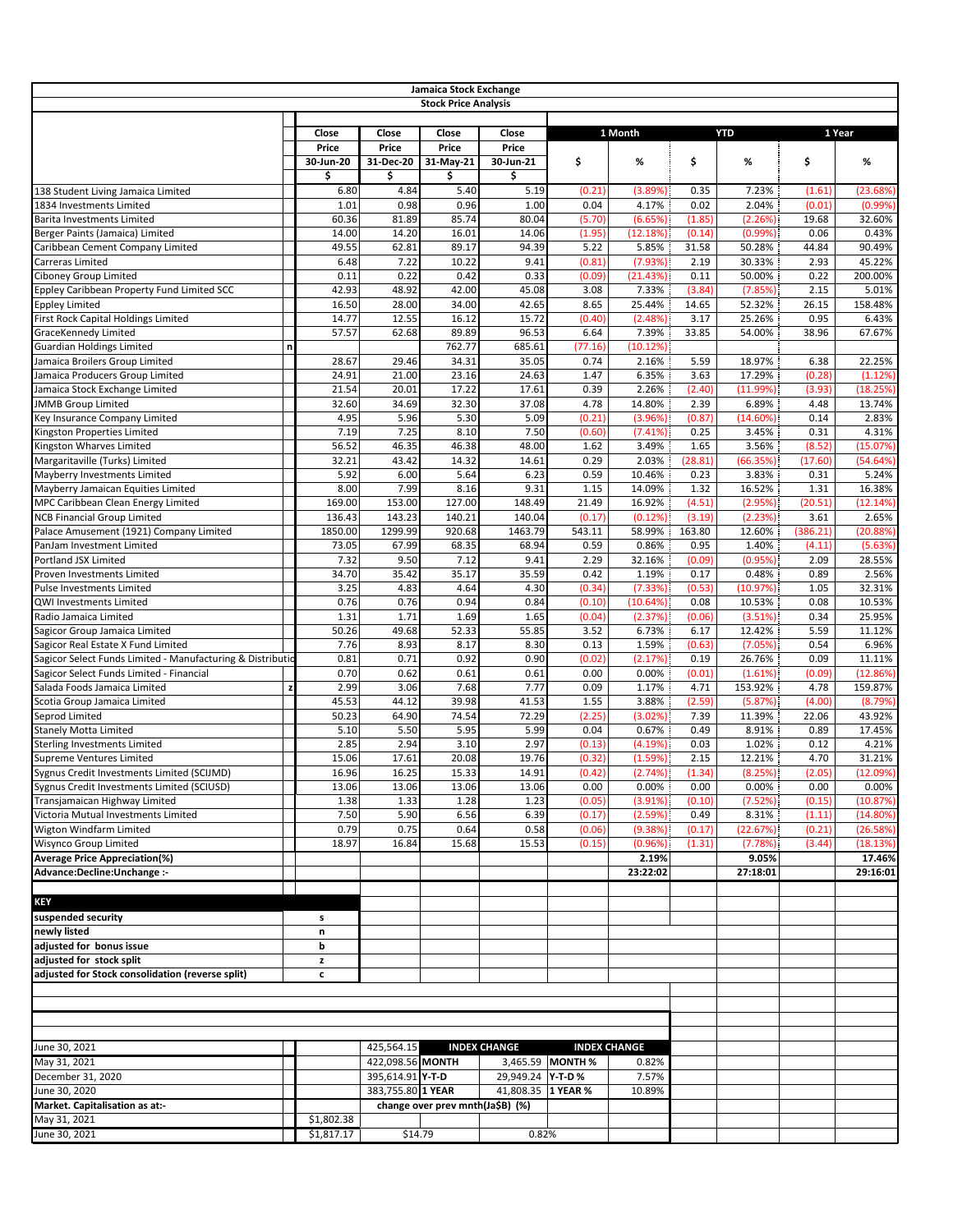|                                            |         |             |                    | <b>JAMAICA STOCK EXCHANGE</b>                   |          |             |                    |
|--------------------------------------------|---------|-------------|--------------------|-------------------------------------------------|----------|-------------|--------------------|
|                                            |         |             |                    | TOP TEN WINNERS & LOSERS                        |          |             |                    |
|                                            |         |             |                    | (JUNE 30, 2021)                                 |          |             |                    |
|                                            |         |             | <b>CLOSE PRICE</b> |                                                 |          |             | <b>CLOSE PRICE</b> |
| <b>TOP ADVANCING</b>                       | %       | <b>OPEN</b> | <b>CLOSE</b>       | <b>TOP DECLINING</b>                            | %        | <b>OPEN</b> | <b>CLOSE</b>       |
|                                            |         | \$          | \$                 |                                                 |          | \$          | \$                 |
|                                            |         |             |                    | 1 MONTH                                         |          |             |                    |
| Palace Amusement (1921) Company Limited    | 58.99%  | 920.68      |                    | 1463.79 Ciboney Group Limited                   | (21.43%) | 0.42        | 0.33               |
| Portland JSX Limited                       | 32.16%  | 7.12        |                    | 9.41 Berger Paints (Jamaica) Limited            | (12.18%) | 16.01       | 14.06              |
| <b>Eppley Limited</b>                      | 25.44%  | 34.00       |                    | 42.65 QWI Investments Limited                   | (10.64%) | 0.94        | 0.84               |
| MPC Caribbean Clean Energy Limited         | 16.92%  | 127.00      |                    | 148.49 Guardian Holdings Limited                | (10.12%) | 762.77      | 685.61             |
| <b>JMMB Group Limited</b>                  | 14.80%  | 32.30       |                    | 37.08 Wigton Windfarm Limited                   | (9.38%)  | 0.64        | 0.58               |
| Mayberry Jamaican Equities Limited         | 14.09%  | 8.16        |                    | 9.31 Carreras Limited                           | (7.93%)  | 10.22       | 9.41               |
| Mayberry Investments Limited               | 10.46%  | 5.64        |                    | 6.23 Kingston Properties Limited                | (7.41%)  | 8.10        | 7.50               |
| GraceKennedy Limited                       | 7.39%   | 89.89       |                    | 96.53 Pulse Investments Limited                 | (7.33%)  | 4.64        | 4.30               |
| Eppley Caribbean Property Fund Limited SCC | 7.33%   | 42.00       |                    | 45.08 Barita Investments Limited                | (6.65%)  | 85.74       | 80.04              |
| Sagicor Group Jamaica Limited              | 6.73%   | 52.33       | 55.85              | Sterling Investments Limited                    | (4.19%)  | 3.10        | 2.97               |
|                                            |         |             |                    |                                                 |          |             |                    |
|                                            |         |             |                    | YEAR-TO-DATE                                    |          |             |                    |
|                                            |         | \$          | \$                 |                                                 |          | \$          | \$                 |
| Salada Foods Jamaica Limited               | 153.92% | 3.06        |                    | 7.77 Margaritaville (Turks) Limited             | (66.35%) | 43.42       | 14.61              |
| GraceKennedy Limited                       | 54.00%  | 62.68       |                    | 96.53 Wigton Windfarm Limited                   | (22.67%) | 0.75        | 0.58               |
| <b>Eppley Limited</b>                      | 52.32%  | 28.00       |                    | 42.65 Key Insurance Company Limited             | (14.60%) | 5.96        | 5.09               |
| Caribbean Cement Company Limited           | 50.28%  | 62.81       |                    | 94.39 Jamaica Stock Exchange Limited            | (11.99%) | 20.01       | 17.61              |
| Ciboney Group Limited                      | 50.00%  | 0.22        |                    | 0.33 Pulse Investments Limited                  | (10.97%) | 4.83        | 4.30               |
| Carreras Limited                           | 30.33%  | 7.22        |                    | 9.41 Sygnus Credit Investments Limited (SCIJMD) | (8.25%)  | 16.25       | 14.91              |
| Sagicor Select Funds Limited - Man & Dist  | 26.76%  | 0.71        |                    | 0.90 Eppley Caribbean Property Fund Limited SCC | (7.85%)  | 48.92       | 45.08              |
| First Rock Capital Holdings Limited        | 25.26%  | 12.55       |                    | 15.72 Wisynco Group Limited                     | (7.78%)  | 16.84       | 15.53              |
| Jamaica Broilers Group Limited             | 18.97%  | 29.46       |                    | 35.05 Transjamaican Highway Limited             | (7.52%)  | 1.33        | 1.23               |
| Jamaica Producers Group Limited            | 17.29%  | 21.00       |                    | 24.63 Sagicor Real Estate X Fund Limited        | (7.05%)  | 8.93        | 8.30               |
|                                            |         |             |                    | 1 YEAR                                          |          |             |                    |
|                                            |         | \$          | \$                 |                                                 |          | \$          | \$                 |
| Ciboney Group Limited                      | 200.00% | 0.11        |                    | 0.33 Margaritaville (Turks) Limited             | (54.64%) | 32.21       | 14.61              |
| Salada Foods Jamaica Limited               | 159.87% | 2.99        |                    | 7.77 Wigton Windfarm Limited                    | (26.58%) | 0.79        | 0.58               |
| <b>Eppley Limited</b>                      | 158.48% | 16.50       |                    | 42.65 138 Student Living Jamaica Limited        | (23.68%) | 6.80        | 5.19               |
| Caribbean Cement Company Limited           | 90.49%  | 49.55       |                    | 94.39 Palace Amusement (1921) Company Limited   | (20.88%) | 1850.00     | 1463.79            |
| GraceKennedy Limited                       | 67.67%  | 57.57       |                    | 96.53 Jamaica Stock Exchange Limited            | (18.25%) | 21.54       | 17.61              |
| Carreras Limited                           | 45.22%  | 6.48        |                    | 9.41 Wisynco Group Limited                      | (18.13%) | 18.97       | 15.53              |
| Seprod Limited                             | 43.92%  | 50.23       |                    | 72.29 Kingston Wharves Limited                  | (15.07%) | 56.52       | 48.00              |
| <b>Barita Investments Limited</b>          | 32.60%  | 60.36       |                    | 80.04 Victoria Mutual Investments Limited       | (14.80%) | 7.50        | 6.39               |
| Pulse Investments Limited                  | 32.31%  | 3.25        |                    | 4.30 Sagicor Select Funds Limited - Financial   | (12.86%) | 0.70        | 0.61               |
| <b>Supreme Ventures Limited</b>            | 31.21%  | 15.06       |                    | 19.76 MPC Caribbean Clean Energy Limited        | (12.14%) | 169.00      | 148.49             |

Legend:

1 month compares current month with previous month

Year-to-Date compares current month with December 2020

1 Year compares current month end with the corresponding month end last year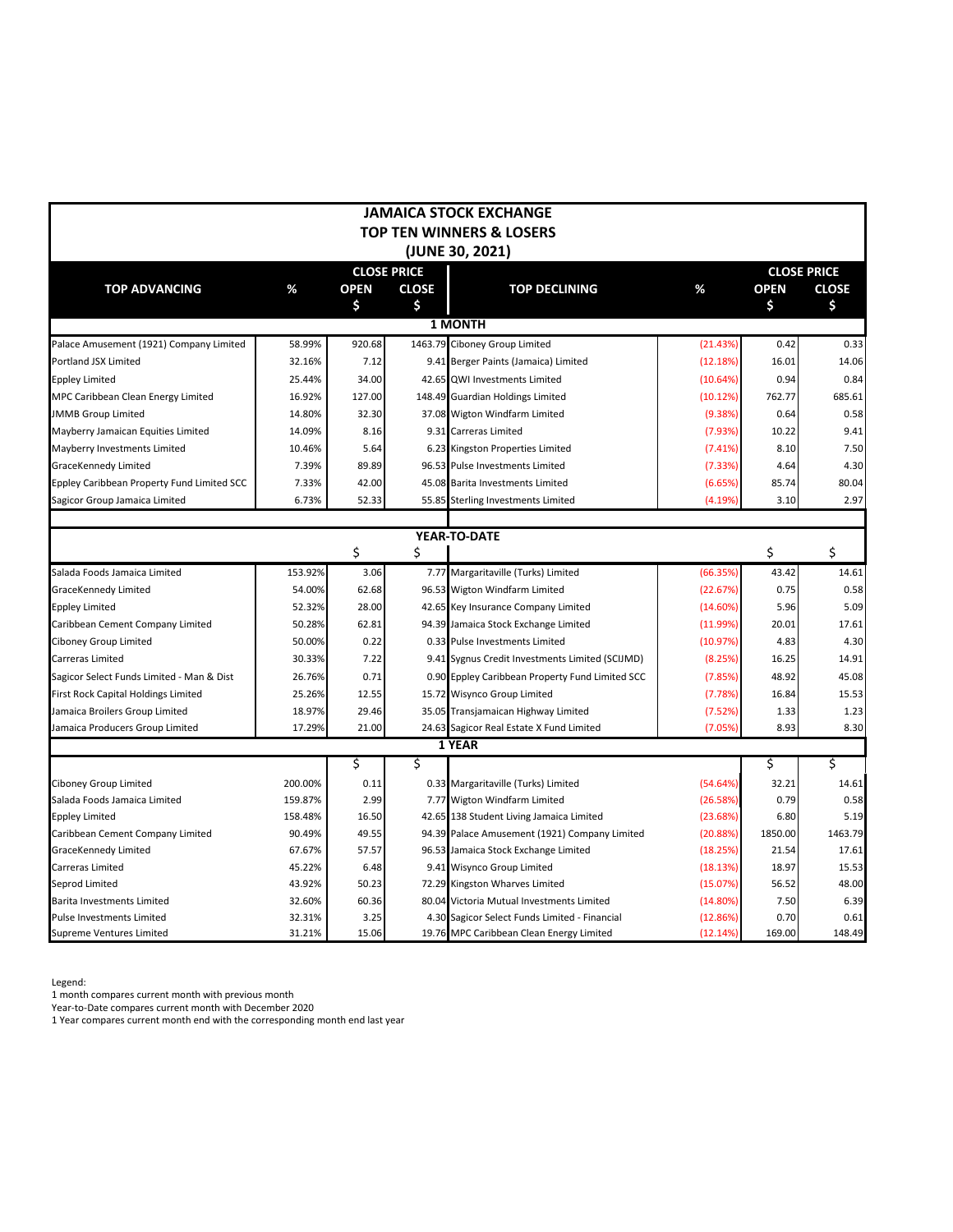|                                           |                               |               | Monthly Trading Statistics (2021 vs 2020) |                                      |                               |               |                     |                               |
|-------------------------------------------|-------------------------------|---------------|-------------------------------------------|--------------------------------------|-------------------------------|---------------|---------------------|-------------------------------|
|                                           |                               |               | <b>ORDINARY TRANSACTION</b>               |                                      |                               |               |                     |                               |
| Month                                     | No. of<br><b>Transactions</b> | Volume 2021   | <b>Value 2021</b>                         | <b>Month-End</b><br><b>JSE Index</b> | No. of<br><b>Transactions</b> | Volume 2020   | <b>Value 2020</b>   | Month-End<br><b>JSE Index</b> |
| <b>JANUARY</b>                            | 11,602                        | 275,015,850   | \$1,267,464,212.54                        | 387,937.82                           | 14,566                        | 574,791,355   | \$2,953,597,620.44  | 500,463.33                    |
| <b>FEBRUARY</b>                           | 15,109                        | 365,800,176   | \$2,190,933,506.07                        | 394,528.80                           | 13,825                        | 522,889,519   | \$2,475,103,888.93  | 482,310.08                    |
| <b>MARCH</b>                              | 16,130                        | 376,979,920   | \$2,705,998,658.60                        | 394,659.55                           | 23,501                        | 1,082,861,767 | \$6,432,851,348.88  | 379,242.11                    |
| <b>APRIL</b>                              | 13,442                        | 226,471,740   | \$1,714,066,895.43                        | 408,023.02                           | 17,232                        | 927,620,276   | \$3,137,184,126.63  | 364,045.96                    |
| MAY                                       | 16,659                        | 435,098,073   | \$4,647,271,986.13                        | 422,098.56                           | 14,923                        | 416,575,685   | \$2,569,529,110.59  | 383,649.99                    |
| <b>JUNE</b>                               | 16,880                        | 273,822,083   | \$4,253,733,337.37                        | 425,564.15                           | 14,859                        | 774,535,669   | \$6,463,541,143.23  | 383,755.80                    |
| <b>JULY</b>                               |                               |               |                                           |                                      | 13,610                        | 355,268,208   | \$2,317,249,848.53  | 370,421.97                    |
| <b>AUGUST</b>                             |                               |               |                                           |                                      | 11,096                        | 426,307,401   | \$2,744,057,864.94  | 370,282.72                    |
| <b>SEPTEMBER</b>                          |                               |               |                                           |                                      | 10,962                        | 249,524,918   | \$3,078,598,698.91  | 380,425.98                    |
| <b>OCTOBER</b>                            |                               |               |                                           |                                      | 12,387                        | 361,964,206   | \$4,201,876,635.03  | 375,386.38                    |
| <b>NOVEMBER</b>                           |                               |               |                                           |                                      | 11,989                        | 547,099,494   | \$5,870,349,524.37  | 399,576.09                    |
| <b>DECEMBER</b>                           |                               |               |                                           |                                      | 13,096                        | 449,288,857   | \$7,673,676,303.61  | 395,614.91                    |
| <b>TOTAL</b>                              | 89,822                        | 1,953,187,842 | \$16,779,468,596.14                       |                                      | 172,046                       | 6,688,727,355 | \$49,917,616,114.09 |                               |
| Year Over Year (Month - Month Comparison) | 13.60%                        | $-64.65%$     | $-34.19%$                                 | 10.89%                               |                               |               |                     |                               |
| <b>Period Over Period Comparison</b>      | $-9.18%$                      | $-54.57%$     | $-30.18%$                                 |                                      |                               |               |                     |                               |
| <b>Comparative Year-to-Date</b>           | -47.79%                       | $-70.80%$     | $-66.39%$                                 | 7.57%                                |                               |               |                     |                               |
| Avg. Daily Record (Y-T-D)                 | 724                           |               |                                           |                                      | 791                           |               |                     |                               |
| Avg. Daily Volume/Value (Y-T-D)           |                               | 15,751,515    | \$135,318,295                             |                                      |                               | 34,394,194    | \$192,254,458       |                               |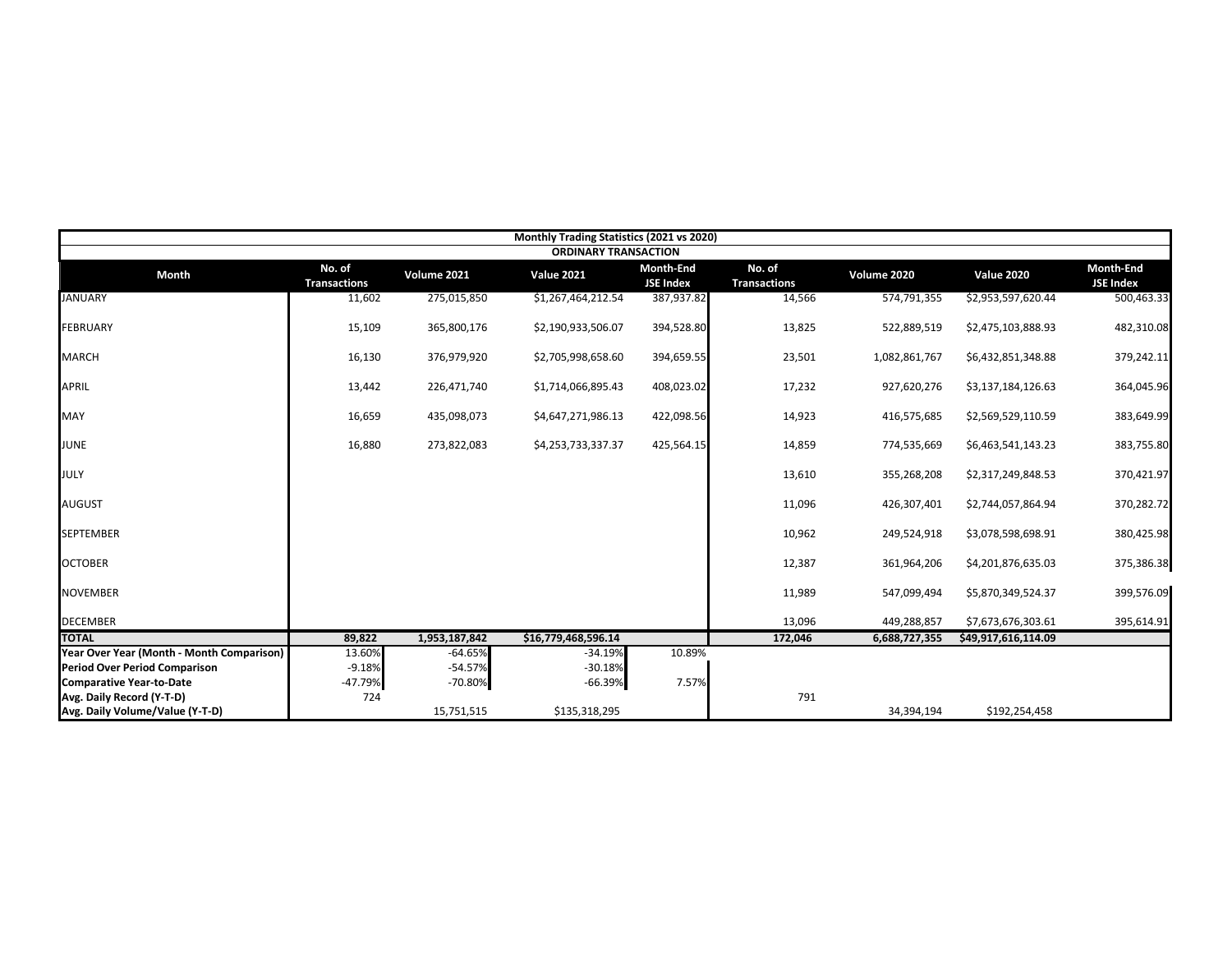|                                                  |                               |                  | <b>BLOCK TRANSACTIONS</b> |                               |               |                     |
|--------------------------------------------------|-------------------------------|------------------|---------------------------|-------------------------------|---------------|---------------------|
|                                                  | No. of<br><b>Transactions</b> | Volume 2021      | <b>Value 2021</b>         | No. of<br><b>Transactions</b> | Volume 2020   | <b>Value 2020</b>   |
| <b>JANUARY</b>                                   | 0                             | 0                | \$0.00                    | 18                            | 1,560,900     | 313306800.00        |
| <b>FEBRUARY</b>                                  | $\mathbf{1}$                  | 4,000            | \$196,000.00              | $\mathbf{1}$                  | 12,925        | \$911,212.50        |
| <b>MARCH</b>                                     | $\mathbf{1}$                  | 15,255           | \$2,173,837.50            | 4                             | 8,475,181     | \$256,384,654.34    |
| <b>APRIL</b>                                     | $\mathbf{1}$                  | 1,816,020        | \$2,633,229.00            | 0                             | 0             | \$0.00              |
| <b>MAY</b>                                       | 0                             | 0                | \$0.00                    | 0                             | 0             | \$0.00              |
| <b>JUNE</b>                                      | $\overline{2}$                | 461,782          | \$360,502,630.50          | $\mathbf{1}$                  | 16,000        | \$720,000.00        |
| <b>JULY</b>                                      |                               |                  |                           | $\mathbf{1}$                  | 150,600       | \$6,659,532.00      |
| <b>AUGUST</b>                                    |                               |                  |                           | $\mathbf 0$                   | 0             | \$0.00              |
| <b>SEPTEMBER</b>                                 |                               |                  |                           |                               | 0             | \$0.00              |
| <b>OCTOBER</b>                                   |                               |                  |                           | $\mathbf 0$                   | 0             | \$0.00              |
| <b>NOVEMBER</b>                                  |                               |                  |                           | 2                             | 139,061,499   | \$3,824,456,942.50  |
| <b>DECEMBER</b>                                  |                               |                  |                           | 3                             | 52,817,067    | \$1,504,268,032.86  |
| <b>TOTAL(BLOCK)</b>                              | 5                             | 2,297,057        | \$365,505,697.00          | 30                            | 202,094,172   | \$5,906,707,174.20  |
| % of Total Activity<br>% change on previous year | 0.01%<br>$-83.33%$            | 0.12%<br>-98.86% | 2.13%<br>$-93.81%$        | 0.02%                         | 2.93%         | 10.58%              |
|                                                  |                               |                  |                           |                               |               |                     |
| <b>TOTAL(ORD.&amp; BLOCK)</b>                    | 89,827                        | 1,955,484,899    | \$17,144,974,293.14       | 172,076                       | 6,890,821,527 | \$55,824,323,288.29 |
| % change on previous year                        | $-9.20%$                      | $-54.62%$        | $-30.31%$                 |                               |               |                     |
| % change of total activity on previous year      | -47.80%                       | $-71.62%$        | $-69.29%$                 |                               |               |                     |
| Number of trading days (YTD)                     |                               |                  | 124                       |                               |               |                     |
| Number of trading days (2020)                    |                               |                  | 250                       |                               |               |                     |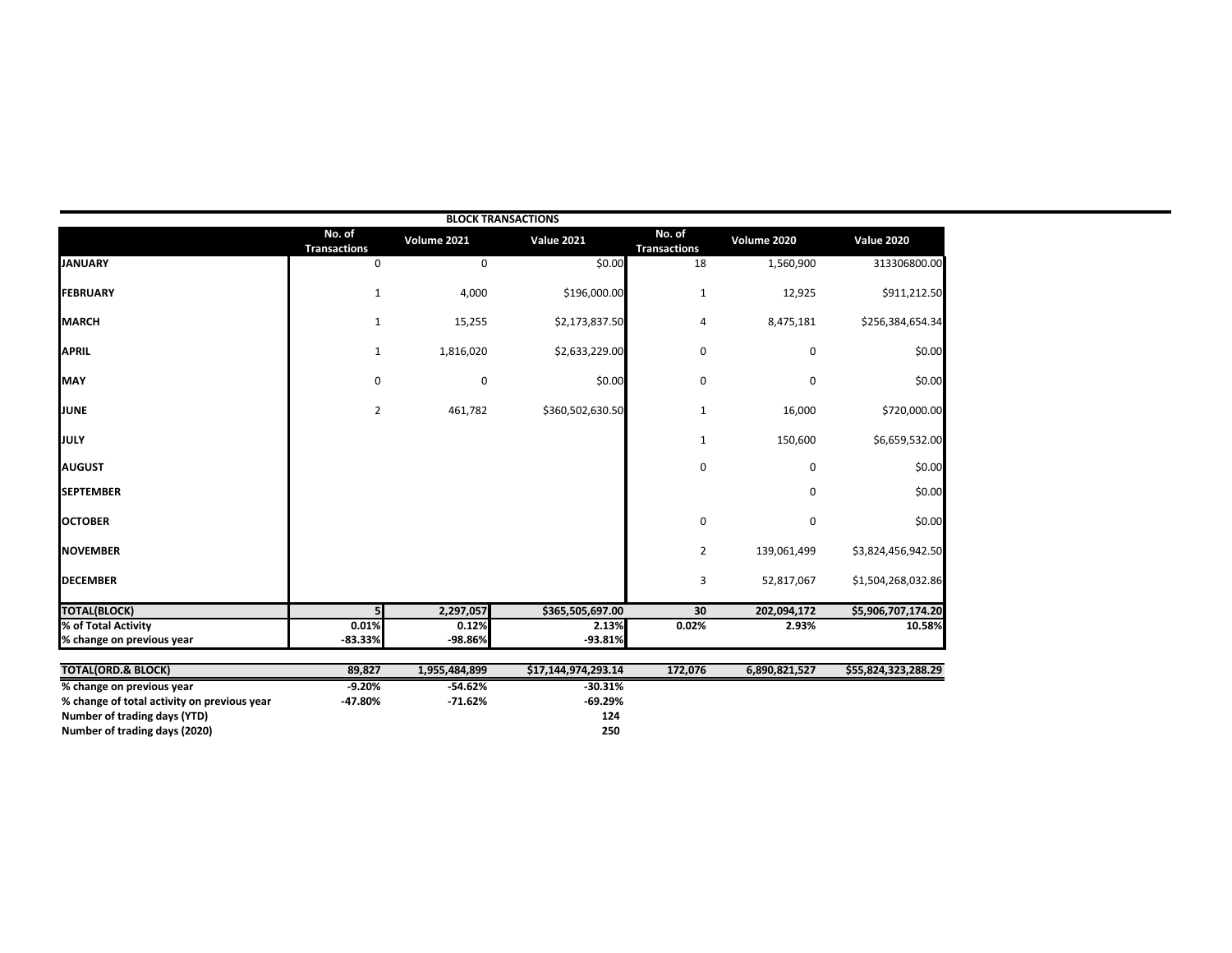|  |  | Monthly Trading Statistics (2021 vs 2020) for the Junior Market |
|--|--|-----------------------------------------------------------------|

| <b>JUNIOR MARKET</b>                      |                               |               |                    |                            |                               |               |                    |                            |
|-------------------------------------------|-------------------------------|---------------|--------------------|----------------------------|-------------------------------|---------------|--------------------|----------------------------|
|                                           | No. of<br><b>Transactions</b> | Volume 2021   | <b>Value 2021</b>  | Month-End<br>Jr. Mkt Index | No. of<br><b>Transactions</b> | Volume 2020   | <b>Value 2020</b>  | Month-End<br>Jr. Mkt Index |
| <b>JANUARY</b>                            | 7,470                         | 163,088,406   | \$399,489,327.16   | 2,774.17                   | 5,877                         | 102,107,328   | \$369,365,468.38   | 3,087.76                   |
| <b>FEBRUARY</b>                           | 8,710                         | 259,044,052   | \$624,712,547.04   | 2,920.35                   | 4,711                         | 103,162,395   | \$298,772,425.31   | 2,911.91                   |
| <b>MARCH</b>                              | 8,370                         | 204,632,606   | \$593,888,718.19   | 2,982.96                   | 7,373                         | 170,702,474   | \$405,985,912.58   | 2,304.15                   |
| <b>APRIL</b>                              | 7,910                         | 237,053,416   | \$615,395,334.18   | 3,182.36                   | 6,767                         | 289,593,836   | \$664,946,104.17   | 2,407.42                   |
| MAY                                       | 9,548                         | 241,747,769   | \$577,852,957.09   | 3,324.73                   | 5,540                         | 97,292,475    | \$310,615,551.54   | 2,632.97                   |
| <b>JUNE</b>                               | 8,283                         | 186,667,503   | \$532,979,778.54   | 3,370.59                   | 5,390                         | 173,819,751   | \$487,621,295.66   | 2,592.24                   |
| <b>JULY</b>                               |                               |               |                    |                            | 5,844                         | 181,273,037   | \$497,092,281.14   | 2,590.03                   |
| <b>AUGUST</b>                             |                               |               |                    |                            | 4,196                         | 64,431,029    | \$198,671,713.70   | 2,480.92                   |
| <b>SEPTEMBER</b>                          |                               |               |                    |                            | 4,082                         | 82,704,763    | \$173,052,692.77   | 2,555.67                   |
| <b>OCTOBER</b>                            |                               |               |                    |                            | 5,889                         | 163,685,526   | \$379,675,928.67   | 2,470.24                   |
| <b>NOVEMBER</b>                           |                               |               |                    |                            | 6,028                         | 135,524,724   | \$397,386,348.10   | 2,516.08                   |
| <b>DECEMBER</b>                           |                               |               |                    |                            | 6.431                         | 205,736,945   | \$498,820,163.43   | 2,643.38                   |
| <b>TOTAL (JUNIOR)</b>                     | 50,291                        | 1,292,233,752 | \$3,344,318,662.20 |                            | 68.128                        | 1,770,034,283 | \$4,682,005,885.45 |                            |
| Year Over Year (Month - Month Comparison) | 53.67%                        | 7.39%         | 9.30%              | 30.03%                     |                               |               |                    |                            |
| <b>Period Over Period Comparison</b>      | 41.04%                        | 37.96%        | 31.81%             |                            |                               |               |                    |                            |
| <b>Comparative Year-to-Date</b>           | $-26.18%$                     | $-26.99%$     | $-28.57%$          | 27.51%                     |                               |               |                    |                            |
| Avg. Daily Record (Y-T-D)                 | 406                           |               |                    |                            | 285                           |               |                    |                            |
| Avg. Daily Volume/Value (Y-T-D)           |                               | 10,421,240    | \$26,970,311.79    |                            |                               | 7,493,426     | \$20,298,454.06    |                            |

Ŧ.

|                               |                               | <b>BLOCK TRANSACTIONS</b> |                    |                               |               |                    |
|-------------------------------|-------------------------------|---------------------------|--------------------|-------------------------------|---------------|--------------------|
|                               | No. of<br><b>Transactions</b> | Volume 2021               | <b>Value 2021</b>  | No. of<br><b>Transactions</b> | Volume 2020   | <b>Value 2020</b>  |
| <b>JANUARY</b>                | 0                             | $\mathbf 0$               | \$0.00             | $\mathbf 0$                   | $\mathbf 0$   | \$0.00             |
| <b>FEBRUARY</b>               | $\mathbf{0}$                  | $\bf 0$                   | \$0.00             | $\mathbf 0$                   | $\mathbf 0$   | \$0.00             |
| <b>MARCH</b>                  | 0                             | $\bf 0$                   | \$0.00             | 4                             | 241,363,319   | \$489,433,405.91   |
| <b>APRIL</b>                  | 0                             | $\circ$                   | \$0.00             | $\mathbf 0$                   | $\mathbf 0$   | \$0.00             |
| MAY                           | $\mathbf{0}$                  | $\bf 0$                   | \$0.00             | $\mathbf 0$                   | $\mathbf 0$   | \$0.00             |
| <b>JUNE</b>                   |                               |                           |                    | $\mathbf 0$                   | $\mathbf 0$   | \$0.00             |
| JULY                          |                               |                           |                    | $\mathbf 0$                   | $\mathbf 0$   | \$0.00             |
| <b>AUGUST</b>                 |                               |                           |                    |                               | $\mathbf 0$   | \$0.00             |
| <b>SEPTEMBER</b>              |                               |                           |                    | 2                             | 250,000       | \$1,197,500.00     |
| <b>OCTOBER</b>                |                               |                           |                    | $\mathbf 0$                   | $\mathbf 0$   | \$0.00             |
| <b>NOVEMBER</b>               |                               |                           |                    | $\mathbf 0$                   | $\mathbf 0$   | \$0.00             |
| <b>DECEMBER</b>               |                               |                           |                    | 4                             | 4,745,800     | \$16,643,242.00    |
| <b>TOTAL(BLOCK)</b>           | $\mathbf{0}$                  | $\mathbf{0}$              | \$0.00             | 10                            | 246,359,119   | 507,274,147.91     |
| % of Total Activity           | 0.00%                         | 0.00%                     | 0.00%              | 0.01%                         | 12.22%        | 9.78%              |
| <b>TOTAL(ORD.&amp; BLOCK)</b> | 50,291                        | 1,292,233,752             | \$3,344,318,662.20 | 68,138                        | 2,016,393,402 | \$5,189,280,033.36 |

**Number of trading days (YTD)** 124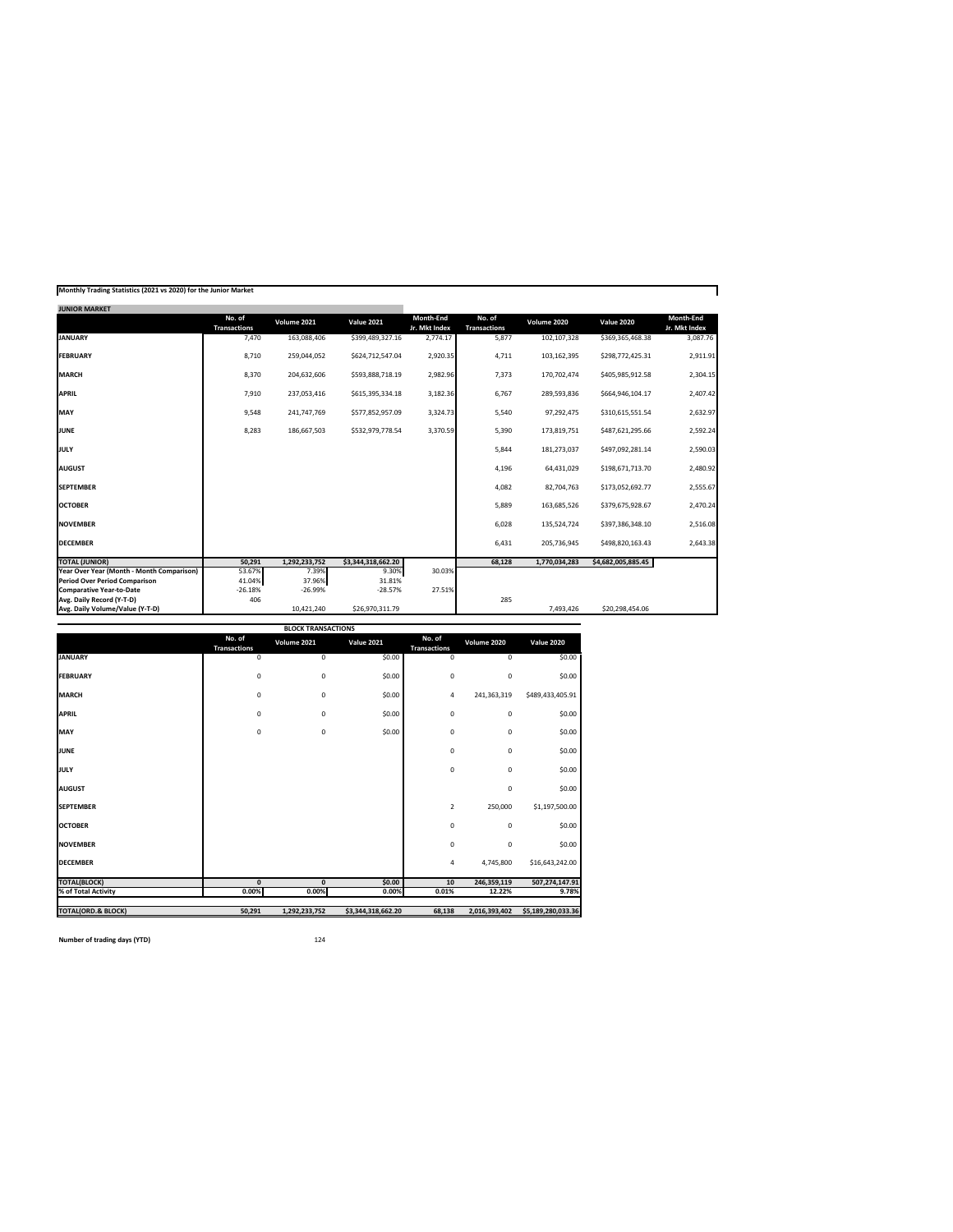|                                                                                    |   |                             |                | Jamaica Stock Exchange           |                       |                  |                    |              |                    |                  |                    |
|------------------------------------------------------------------------------------|---|-----------------------------|----------------|----------------------------------|-----------------------|------------------|--------------------|--------------|--------------------|------------------|--------------------|
|                                                                                    |   |                             |                | <b>Stock Price Analysis</b>      |                       |                  |                    |              |                    |                  |                    |
|                                                                                    |   | Close<br>Price              | Close<br>Price | Close<br>Price                   | Close<br>Price        |                  | 1 Month            |              | <b>YTD</b>         | 1 Year           | 1 Year             |
| <b>Securities</b>                                                                  |   | 30-Jun-20                   | 31-Dec-20      | 31-May-21                        | 30-Jun-21             | \$               | %                  | \$           | %                  | \$               | %                  |
|                                                                                    |   | \$                          | \$             | \$                               | \$                    |                  |                    |              |                    |                  |                    |
| <b>Access Financial Services Limited</b>                                           |   | 25.46                       | 23.50          | 22.00                            | 21.00                 | (1.00)           | (4.55%)            | (2.50)       | (10.64%)           | (4.46)           | (17.52%)           |
| AMG Packaging & Paper Company Limited<br><b>Blue Power Group Limited</b>           |   | 1.68<br>3.86                | 1.58<br>2.78   | 1.62<br>3.91                     | 1.60<br>3.72          | (0.02)<br>(0.19) | (1.23%)<br>(4.86%) | 0.02<br>0.94 | 1.27%<br>33.81%    | (0.08)<br>(0.14) | (4.76%<br>(3.63%)  |
| CAC 2000 Limited                                                                   |   | 8.00                        | 13.00          | 9.23                             | 10.73                 | 1.50             | 16.25%             | (2.27)       | (17.46%)           | 2.73             | 34.13%             |
| Cargo Handlers Limited                                                             |   | 6.43                        | 7.60           | 8.69                             | 8.01                  | (0.68)           | (7.83%)            | 0.41         | 5.39%              | 1.58             | 24.57%             |
| Caribbean Assurance Brokers Limited                                                |   | 2.18                        | 1.88           | 1.97                             | 1.92                  | (0.05)           | (2.54%)            | 0.04         | 2.13%              | (0.26)           | (11.93%            |
| Caribbean Cream Limited                                                            |   | 2.70                        | 4.19           | 5.90                             | 5.45                  | (0.45)           | (7.63%)            | 1.26         | 30.07%             | 2.75             | 101.85%            |
| Caribbean Flavours & Fragrances Limited                                            |   | 1.37                        | 1.61           | 2.09                             | 2.05                  | (0.04)           | (1.91%)            | 0.44         | 27.33%             | 0.68             | 49.42%             |
| Caribbean Producers Jamaica Limited<br>Consolidated Bakeries (Jamaica) Limited     |   | 2.35<br>1.60                | 2.58<br>1.35   | 3.76<br>1.75                     | 4.30<br>1.78          | 0.54<br>0.03     | 14.36%<br>1.71%    | 1.72<br>0.43 | 66.67%<br>31.85%   | 1.95<br>0.18     | 82.98%<br>11.25%   |
| Derrimon Trading Company Limited                                                   |   | 2.22                        | 2.38           | 2.50                             | 2.53                  | 0.03             | 1.20%              | 0.15         | 6.30%              | 0.31             | 13.96%             |
| Dolphin Cove Limited                                                               |   | 8.28                        | 8.78           | 7.14                             | 8.03                  | 0.89             | 12.46%             | (0.75)       | (8.54%)            | (0.25)           | (3.02%             |
| <b>Elite Diagnostics Limited</b>                                                   |   | 4.49                        | 3.01           | 3.00                             | 3.00                  | 0.00             | 0.00%              | (0.01)       | (0.33%)            | (1.49)           | (33.18%)           |
| <b>Everything Fresh Limited</b>                                                    |   | 0.80                        | 0.74           | 1.00                             | 0.99                  | (0.01)           | $(1.00\%)$         | 0.25         | 33.78%             | 0.19             | 23.75%             |
| <b>Express Catering Limited</b>                                                    |   | 4.35                        | 3.53           | 5.01                             | 6.07                  | 1.06             | 21.16%             | 2.54         | 71.95%             | 1.72             | 39.54%             |
| Fontana Limited                                                                    |   | 5.32                        | 5.66           | 5.92                             | 6.02                  | 0.10             | 1.69%              | 0.36         | 6.36%              | 0.70             | 13.16%             |
| <b>FosRich Company Limited</b>                                                     |   | 4.01                        | 4.11           | 8.42<br>1.03                     | 8.30<br>1.30          | (0.12)<br>0.27   | (1.43%)<br>26.21%  | 4.19         | 101.95%            | 4.29             | 106.98%            |
| Future Energy Source Company Limited<br>General Accident Insurance Company Limited | n | 6.07                        | 6.19           | 6.01                             | 5.55                  | (0.46)           | (7.65%)            | (0.64)       | (10.34%)           | (0.52)           | (8.57%)            |
| <b>GWEST Corporation Limited</b>                                                   |   | 0.90                        | 0.75           | 0.80                             | 1.01                  | 0.21             | 26.25%             | 0.26         | 34.67%             | 0.11             | 12.22%             |
| Honey Bun (1982) Limited                                                           |   | 5.62                        | 5.31           | 6.75                             | 6.76                  | 0.01             | 0.15%              | 1.45         | 27.31%             | 1.14             | 20.28%             |
| iCreate Limited                                                                    |   | 0.57                        | 0.59           | 0.86                             | 0.85                  | (0.01)           | (1.16%)            | 0.26         | 44.07%             | 0.28             | 49.12%             |
| Indies Pharma Jamaica Limited                                                      |   | 2.49                        | 2.65           | 3.82                             | 3.72                  | (0.10)           | (2.62%)            | 1.07         | 40.38%             | 1.23             | 49.40%             |
| IronRock Insurance Company Limited                                                 |   | 3.00                        | 3.80           | 3.25                             | 2.96                  | (0.29)           | (8.92%)            | (0.84)       | (22.11%)           | (0.04)           | (1.33%             |
| ISP Finance Services Limited                                                       |   | 12.00                       | 19.50          | 24.00                            | 21.41                 | (2.59)           | (10.79%)           | 1.91         | 9.79%              | 9.41             | 78.42%             |
| Jamaican Teas Limited<br>Jetcon Corporation Limited                                |   | 1.57<br>1.02                | 1.97<br>0.79   | 4.08<br>0.95                     | 4.13<br>1.29          | 0.05<br>0.34     | 1.23%<br>35.79%    | 2.16<br>0.50 | 109.64%<br>63.29%  | 2.56<br>0.27     | 163.62%<br>26.47%  |
| K.L.E. Group Limited                                                               |   | 1.80                        | 1.15           | 1.02                             | 1.23                  | 0.21             | 20.59%             | 0.08         | 6.96%              | (0.57)           | (31.67%)           |
| Knutsford Express Services Limited                                                 |   | 8.72                        | 6.75           | 8.14                             | 8.50                  | 0.36             | 4.42%              | 1.75         | 25.93%             | (0.22)           | (2.52%)            |
| Lasco Distributors Limited                                                         |   | 3.00                        | 3.20           | 4.00                             | 4.00                  | 0.00             | 0.00%              | 0.80         | 25.00%             | 1.00             | 33.33%             |
| Lasco Financial Services Limited                                                   |   | 2.56                        | 2.54           | 3.82                             | 3.03                  | (0.79)           | (20.68%)           | 0.49         | 19.29%             | 0.47             | 18.36%             |
| Lasco Manufacturing Limited                                                        |   | 3.77                        | 3.85           | 5.51                             | 5.45                  | (0.06)           | (1.09%)            | 1.60         | 41.56%             | 1.68             | 44.56%             |
| Lumber Depot Limited                                                               |   | 1.12                        | 1.54           | 3.39                             | 3.34                  | (0.05)           | (1.47%)            | 1.80         | 116.88%            | 2.22             | 198.21%            |
| Mailpac Group Limited                                                              |   | 1.95                        | 2.78           | 3.73                             | 3.89                  | 0.16             | 4.29%              | 1.11         | 39.93%             | 1.94             | 99.49%             |
| Main Event Entertainment Group Limited<br>Medical Disposables & Supplies Limited   |   | 4.48<br>6.40                | 3.20<br>4.22   | 4.35<br>4.41                     | 5.43<br>4.28          | 1.08<br>(0.13)   | 24.83%<br>(2.95%)  | 2.23<br>0.06 | 69.69%<br>1.42%    | 0.95<br>(2.12)   | 21.21%<br>(33.13%) |
| Paramount Trading (Jamaica) Limited                                                |   | 2.00                        | 1.45           | 1.32                             | 1.15                  | (0.17)           | (12.88%)           | (0.30)       | (20.69%)           | (0.85)           | (42.50%            |
| SSL Venture Capital Jamaica Limited                                                |   | 0.86                        | 0.57           | 0.63                             | 0.63                  | 0.00             | 0.00%              | 0.06         | 10.53%             | (0.23)           | (26.74%            |
| <b>Stationery and Office Supplies Limited</b>                                      |   | 6.29                        | 4.54           | 8.00                             | 7.60                  | (0.40)           | $(5.00\%)$         | 3.06         | 67.40%             | 1.31             | 20.83%             |
| The Limners and Bards Limited                                                      |   | 2.68                        | 3.06           | 2.89                             | 3.27                  | 0.38             | 13.15%             | 0.21         | 6.86%              | 0.59             | 22.01%             |
| <b>Tropical Battery Company Limited</b>                                            | n |                             | 1.19           | 1.15                             | 1.47                  | 0.32             | 27.83%             | 0.28         | 23.53%             |                  |                    |
| tTech Limited                                                                      |   | 4.70                        | 4.30           | 6.24                             | 4.75                  | (1.49)           | (23.88%)           | 0.45         | 10.47%             | 0.05             | 1.06%              |
| <b>Average Price Appreciation(%)</b><br>Advance:Decline:Unchange :-                |   |                             |                |                                  |                       |                  | 2.89%<br>18:21:03  |              | 27.40%<br>34:07:00 |                  | 28.49%<br>27:13:00 |
|                                                                                    |   |                             |                |                                  |                       |                  |                    |              |                    |                  |                    |
|                                                                                    |   |                             |                |                                  |                       |                  |                    |              |                    |                  |                    |
|                                                                                    |   |                             |                |                                  |                       |                  |                    |              |                    |                  |                    |
| KEY                                                                                |   |                             |                |                                  |                       |                  |                    |              |                    |                  |                    |
| suspended security                                                                 |   | s                           |                |                                  |                       |                  |                    |              |                    |                  |                    |
| newly listed                                                                       |   | n                           |                |                                  |                       |                  |                    |              |                    |                  |                    |
| adjusted for bonus issue                                                           |   | b                           |                |                                  |                       |                  |                    |              |                    |                  |                    |
| adjusted for stock split<br>adjusted for Stock consolidation (reverse split)       |   | $\mathbf{z}$<br>$\mathbf c$ |                |                                  |                       |                  |                    |              |                    |                  |                    |
|                                                                                    |   |                             |                |                                  |                       |                  |                    |              |                    |                  |                    |
|                                                                                    |   |                             |                |                                  |                       |                  |                    |              |                    |                  |                    |
|                                                                                    |   |                             |                |                                  |                       |                  |                    |              |                    |                  |                    |
|                                                                                    |   |                             |                |                                  |                       |                  |                    |              |                    |                  |                    |
| June 30, 2021                                                                      |   | 3,370.59                    |                | <b>INDEX CHANGE</b>              | <b>INDEX CHANGE</b>   |                  |                    |              |                    |                  |                    |
| May 31, 2021                                                                       |   | 3,324.73 MONTH              |                |                                  | 45.86 MONTH %         | 1.38%            |                    |              |                    |                  |                    |
| December 31, 2020                                                                  |   | 2,643.38 Y-T-D              |                |                                  | 727.21 <b>Y-T-D %</b> | 27.51%           |                    |              |                    |                  |                    |
| June 30, 2020                                                                      |   | 2,592.24 1 YEAR             |                |                                  | 778.35 1 YEAR %       | 30.03%           |                    |              |                    |                  |                    |
| Market. Capitalisation as at:-                                                     |   | Ja\$M                       |                | change over prev mnth(Ja\$M) (%) |                       |                  |                    |              |                    |                  |                    |
| May 31, 2021                                                                       |   | \$158,103.70                |                |                                  |                       |                  |                    |              |                    |                  |                    |
| June 30, 2021                                                                      |   | \$160,358.41                |                | \$2,254.71                       | 1.43%                 |                  |                    |              |                    |                  |                    |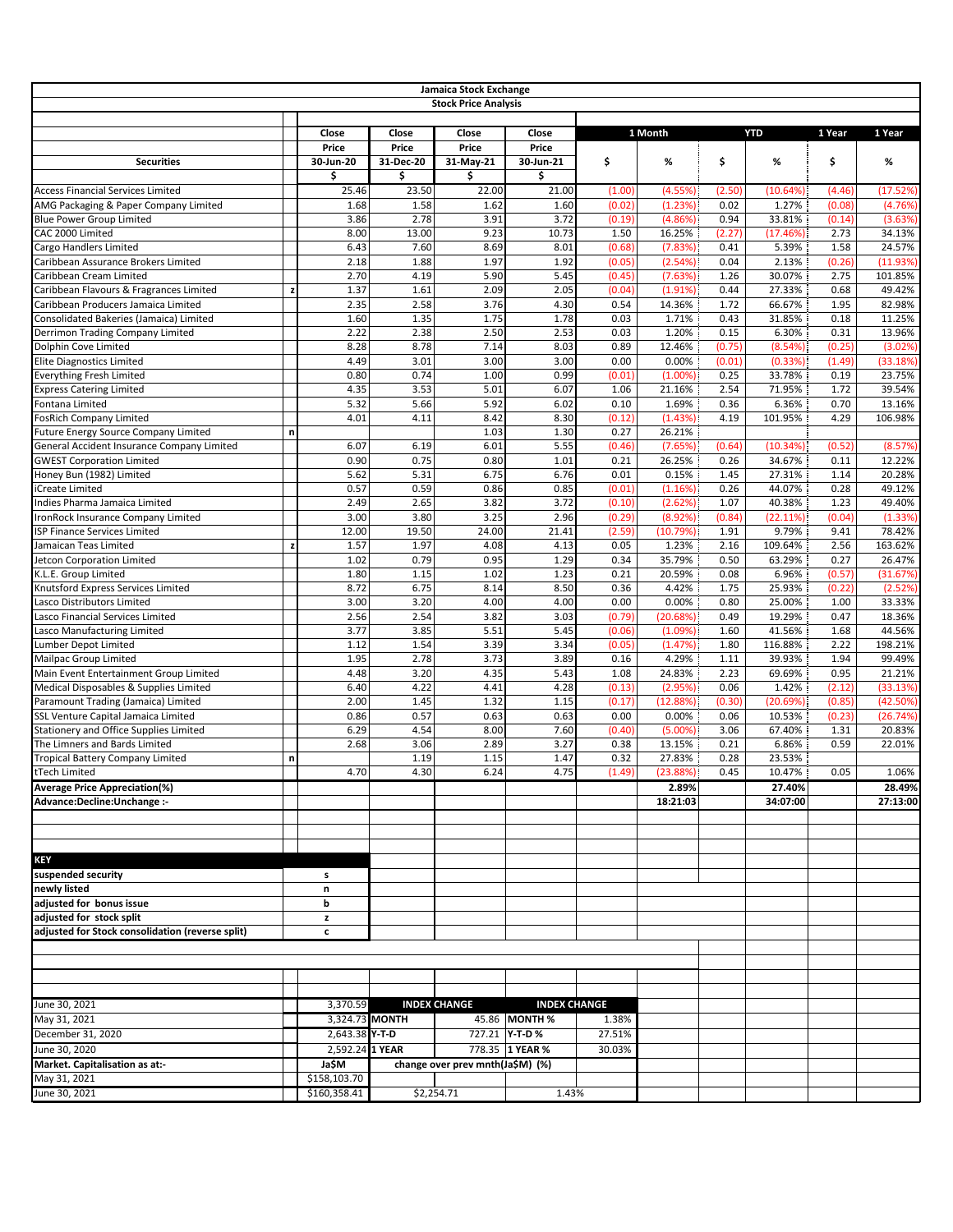| <b>JAMAICA STOCK EXCHANGE</b>               |                 |             |                    |                                              |            |                    |              |  |  |  |  |  |
|---------------------------------------------|-----------------|-------------|--------------------|----------------------------------------------|------------|--------------------|--------------|--|--|--|--|--|
|                                             |                 |             |                    | TOP WINNERS & LOSERS (JUNIOR MARKET)         |            |                    |              |  |  |  |  |  |
|                                             | (JUNE 30, 2021) |             |                    |                                              |            |                    |              |  |  |  |  |  |
|                                             |                 |             | <b>CLOSE PRICE</b> |                                              |            | <b>CLOSE PRICE</b> |              |  |  |  |  |  |
| <b>TOP ADVANCING</b>                        | %               | <b>OPEN</b> | <b>CLOSE</b>       | <b>TOP DECLINING</b>                         | %          | <b>OPEN</b>        | <b>CLOSE</b> |  |  |  |  |  |
|                                             |                 | \$          | \$                 |                                              |            | \$                 | \$           |  |  |  |  |  |
|                                             |                 |             | <b>1 MONTH</b>     |                                              |            |                    |              |  |  |  |  |  |
| Jetcon Corporation Limited                  | 35.79%          | 0.95        |                    | 1.29 tTech Limited                           | (23.88%)   | 6.24               | 4.75         |  |  |  |  |  |
| <b>Tropical Battery Company Limited</b>     | 27.83%          | 1.15        |                    | 1.47 Lasco Financial Services Limited        | (20.68%)   | 3.82               | 3.03         |  |  |  |  |  |
| <b>GWEST Corporation Limited</b>            | 26.25%          | 0.80        |                    | 1.01 Paramount Trading (Jamaica) Limited     | (12.88%)   | 1.32               | 1.15         |  |  |  |  |  |
| <b>Future Energy Source Company Limited</b> | 26.21%          | 1.03        |                    | 1.30 ISP Finance Services Limited            | (10.79%)   | 24.00              | 21.41        |  |  |  |  |  |
| Main Event Entertainment Group Limited      | 24.83%          | 4.35        |                    | 5.43 IronRock Insurance Company Limited      | (8.92%)    | 3.25               | 2.96         |  |  |  |  |  |
| <b>Express Catering Limited</b>             | 21.16%          | 5.01        |                    | 6.07 Cargo Handlers Limited                  | (7.83%)    | 8.69               | 8.01         |  |  |  |  |  |
| K.L.E. Group Limited                        | 20.59%          | 1.02        |                    | 1.23 General Accident Insurance Company Limi | (7.65%)    | 6.01               | 5.55         |  |  |  |  |  |
| CAC 2000 Limited                            | 16.25%          | 9.23        |                    | 10.73 Caribbean Cream Limited                | (7.63%)    | 5.90               | 5.45         |  |  |  |  |  |
| Caribbean Producers Jamaica Limited         | 14.36%          | 3.76        |                    | 4.30 Stationery and Office Supplies Limited  | $(5.00\%)$ | 8.00               | 7.60         |  |  |  |  |  |
| The Limners and Bards Limited               | 13.15%          | 2.89        |                    | 3.27 Blue Power Group Limited                | (4.86%)    | 3.91               | 3.72         |  |  |  |  |  |
| YEAR-TO-DATE                                | %               |             | <b>CLOSE</b>       |                                              | %          | <b>OPEN</b>        | <b>CLOSE</b> |  |  |  |  |  |
|                                             |                 | %           | \$                 |                                              |            | \$                 | \$           |  |  |  |  |  |
| Lumber Depot Limited                        | 116.88%         | 1.54        |                    | 3.34 IronRock Insurance Company Limited      | (22.11%)   | 3.80               | 2.96         |  |  |  |  |  |
| Jamaican Teas Limited                       | 109.64%         | 1.97        |                    | 4.13 Paramount Trading (Jamaica) Limited     | (20.69%)   | 1.45               | 1.15         |  |  |  |  |  |
| <b>FosRich Company Limited</b>              | 101.95%         | 4.11        |                    | 8.30 CAC 2000 Limited                        | (17.46%)   | 13.00              | 10.73        |  |  |  |  |  |
| <b>Express Catering Limited</b>             | 71.95%          | 3.53        |                    | 6.07 Access Financial Services Limited       | (10.64%)   | 23.50              | 21.00        |  |  |  |  |  |
| Main Event Entertainment Group Limited      | 69.69%          | 3.20        |                    | 5.43 General Accident Insurance Company Limi | (10.34%)   | 6.19               | 5.55         |  |  |  |  |  |
| Stationery and Office Supplies Limited      | 67.40%          | 4.54        |                    | 7.60 Dolphin Cove Limited                    | (8.54%)    | 8.78               | 8.03         |  |  |  |  |  |
| Caribbean Producers Jamaica Limited         | 66.67%          | 2.58        |                    | 4.30 Elite Diagnostics Limited               | (0.33%)    | 3.01               | 3.00         |  |  |  |  |  |
| Jetcon Corporation Limited                  | 63.29%          | 0.79        | 1.29               |                                              |            |                    |              |  |  |  |  |  |
| iCreate Limited                             | 44.07%          | 0.59        | 0.85               |                                              |            |                    |              |  |  |  |  |  |
| Lasco Manufacturing Limited                 | 41.56%          | 3.85        | 5.45               |                                              |            |                    |              |  |  |  |  |  |
|                                             |                 |             | 1 YEAR             |                                              |            |                    |              |  |  |  |  |  |
|                                             |                 | \$          | \$                 |                                              |            | \$                 | \$           |  |  |  |  |  |
| Lumber Depot Limited                        | 198.21%         | 1.12        |                    | 3.34 Paramount Trading (Jamaica) Limited     | (42.50%)   | 2.00               | 1.15         |  |  |  |  |  |
| Jamaican Teas Limited                       | 163.62%         | 1.57        |                    | 4.13 Elite Diagnostics Limited               | (33.18%)   | 4.49               | 3.00         |  |  |  |  |  |
| <b>FosRich Company Limited</b>              | 106.98%         | 4.01        |                    | 8.30 Medical Disposables & Supplies Limited  | (33.13%)   | 6.40               | 4.28         |  |  |  |  |  |
| Caribbean Cream Limited                     | 101.85%         | 2.70        |                    | 5.45 K.L.E. Group Limited                    | (31.67%)   | 1.80               | 1.23         |  |  |  |  |  |
| <b>Mailpac Group Limited</b>                | 99.49%          | 1.95        |                    | 3.89 SSL Venture Capital Jamaica Limited     | (26.74%)   | 0.86               | 0.63         |  |  |  |  |  |
| Caribbean Producers Jamaica Limited         | 82.98%          | 2.35        |                    | 4.30 Access Financial Services Limited       | (17.52%)   | 25.46              | 21.00        |  |  |  |  |  |
| <b>ISP Finance Services Limited</b>         | 78.42%          | 12.00       |                    | 21.41 Caribbean Assurance Brokers Limited    | (11.93%)   | 2.18               | 1.92         |  |  |  |  |  |
| Caribbean Flavours & Fragrances Limited     | 49.42%          | 1.37        |                    | 2.05 General Accident Insurance Company Limi | (8.57%)    | 6.07               | 5.55         |  |  |  |  |  |
| Indies Pharma Jamaica Limited               | 49.40%          | 2.49        |                    | 3.72 AMG Packaging & Paper Company Limited   | (4.76%)    | 1.68               | 1.60         |  |  |  |  |  |
| iCreate Limited                             | 49.12%          | 0.57        |                    | 0.85 Blue Power Group Limited                | (3.63%)    | 3.86               | 3.72         |  |  |  |  |  |

Legend:

1 month compares current month with previous month

Year-to-Date compares current month with December 2020

1 Year compares current month end with the corresponding month end last year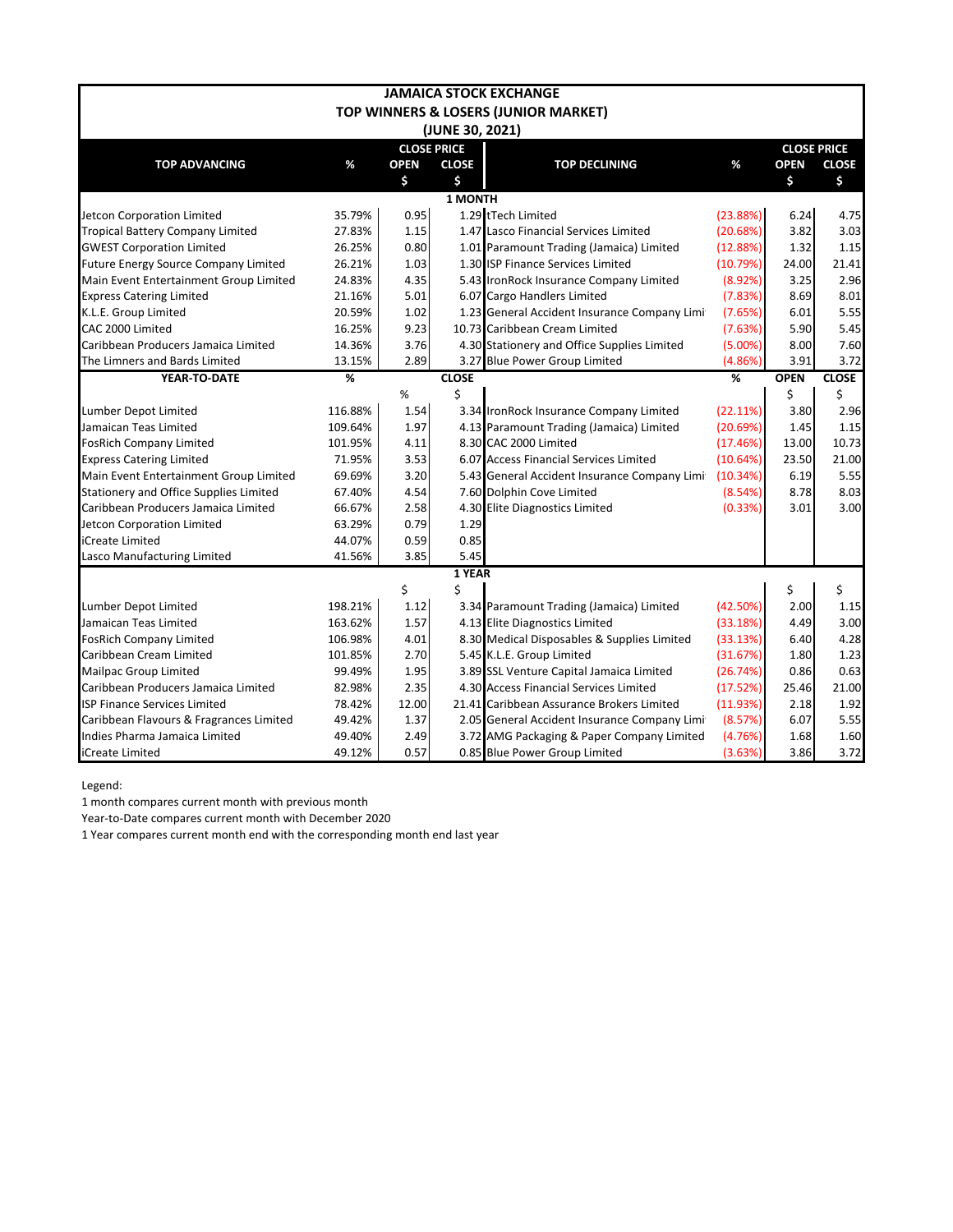| Monthly Trading Statistics (2021 vs 2020) for the USD Equities Market |                               |             |                   |                                        |                               |             |                   |                                        |
|-----------------------------------------------------------------------|-------------------------------|-------------|-------------------|----------------------------------------|-------------------------------|-------------|-------------------|----------------------------------------|
| <b>USD EQUITIES MARKET</b>                                            |                               |             |                   |                                        |                               |             |                   |                                        |
|                                                                       | No. of<br><b>Transactions</b> | Volume 2021 | <b>Value 2021</b> | Month-End<br><b>USD Equities Index</b> | No. of<br><b>Transactions</b> | Volume 2020 | <b>Value 2020</b> | Month-End<br><b>USD Equities Index</b> |
| <b>JANUARY</b>                                                        | 350                           | 11,630,737  | \$1,479,136.91    | 202.72                                 | 389                           | 5,236,602   | \$1,637,663.75    | 230.48                                 |
| <b>FEBRUARY</b>                                                       | 529                           | 7,232,881   | \$959,197.42      | 200.72                                 | 283                           | 2,277,663   | \$775,185.15      | 228.15                                 |
| <b>MARCH</b>                                                          | 566                           | 8,524,520   | \$1,628,985.03    | 204.40                                 | 467                           | 28,256,821  | \$841,919.98      | 201.77                                 |
| <b>APRIL</b>                                                          | 526                           | 9,313,967   | \$733,156.19      | 209.56                                 | 402                           | 25,010,747  | \$1,720,851.49    | 194.31                                 |
| <b>MAY</b>                                                            | 592                           | 16,288,098  | 2,052,179.23      | 207.06                                 | 311                           | 9,408,192   | 1,231,934.34      | 190.28                                 |
| <b>JUNE</b>                                                           | 522                           | 11,192,795  | \$788,788.62      | 194.70                                 | 477                           | 37,181,769  | \$4,206,176.10    | 181.77                                 |
| JULY                                                                  |                               |             |                   |                                        | 326                           | 13,980,750  | \$1,919,630.31    | 186.15                                 |
| <b>AUGUST</b>                                                         |                               |             |                   |                                        | 309                           | 8,006,602   | \$722,524.39      | 187.50                                 |
| <b>SEPTEMBER</b>                                                      |                               |             |                   |                                        | 309                           | 6,385,269   | \$804,861.10      | 189.90                                 |
| <b>OCTOBER</b>                                                        |                               |             |                   |                                        | 318                           | 57,220,224  | \$1,420,247.70    | 197.41                                 |
| <b>INOVEMBER</b>                                                      |                               |             |                   |                                        | 370                           | 4,959,987   | \$438,006.51      | 190.34                                 |
| <b>DECEMBER</b>                                                       |                               |             |                   |                                        | 464                           | 6,258,803   | \$724,506.72      | 186.30                                 |
| <b>TOTAL (USD EQUITIES MKT)</b>                                       | 3,085                         | 64,182,998  | \$7,641,443.40    |                                        | 4425                          | 204,183,429 | \$16,443,507.54   |                                        |
| Year Over Year (Month - Month Comparison)                             | 9.43%                         | $-69.90%$   | $-81.25%$         | 7.11%                                  |                               |             |                   |                                        |
| <b>Period Over Period Comparison</b>                                  | 32.46%                        | $-40.22%$   | $-26.62%$         |                                        |                               |             |                   |                                        |
| <b>Comparative Year-to-Date</b>                                       | $-30.28%$                     | $-68.57%$   | $-53.53%$         | 4.51%                                  |                               |             |                   |                                        |
| Avg. Daily Record (Y-T-D)                                             | 25                            |             |                   |                                        | 19                            |             |                   |                                        |
| Avg. Daily Volume/Value (Y-T-D)                                       |                               | 517,605     | \$61,624.54       |                                        |                               | 858,974     | \$83,309.85       |                                        |

| June 30, 2021                  | 194.70       | <b>INDEX CHANGE</b> |                                  | <b>INDEX CHANGE</b> |
|--------------------------------|--------------|---------------------|----------------------------------|---------------------|
| May 31, 2021                   |              | 207.06 MONTH        | $(12.36)$ MONTH %                | (5.97%)             |
| December 31, 2020              | 186.30 Y-T-D |                     | 8.40 Y-T-D %                     | 4.51%               |
| June 30, 2020                  |              | 181.77 1 YEAR       | 12.93 1 YEAR %                   | 7.11%               |
| Market. Capitalisation as at:- | US\$M        |                     | change over prev mnth(US\$M) (%) |                     |
| May 31, 2021                   | \$576.93     |                     |                                  |                     |
| June 30, 2021                  | \$542.54     | (534.39)            |                                  | $-5.96%$            |

**Number of trading days (YTD)** 124